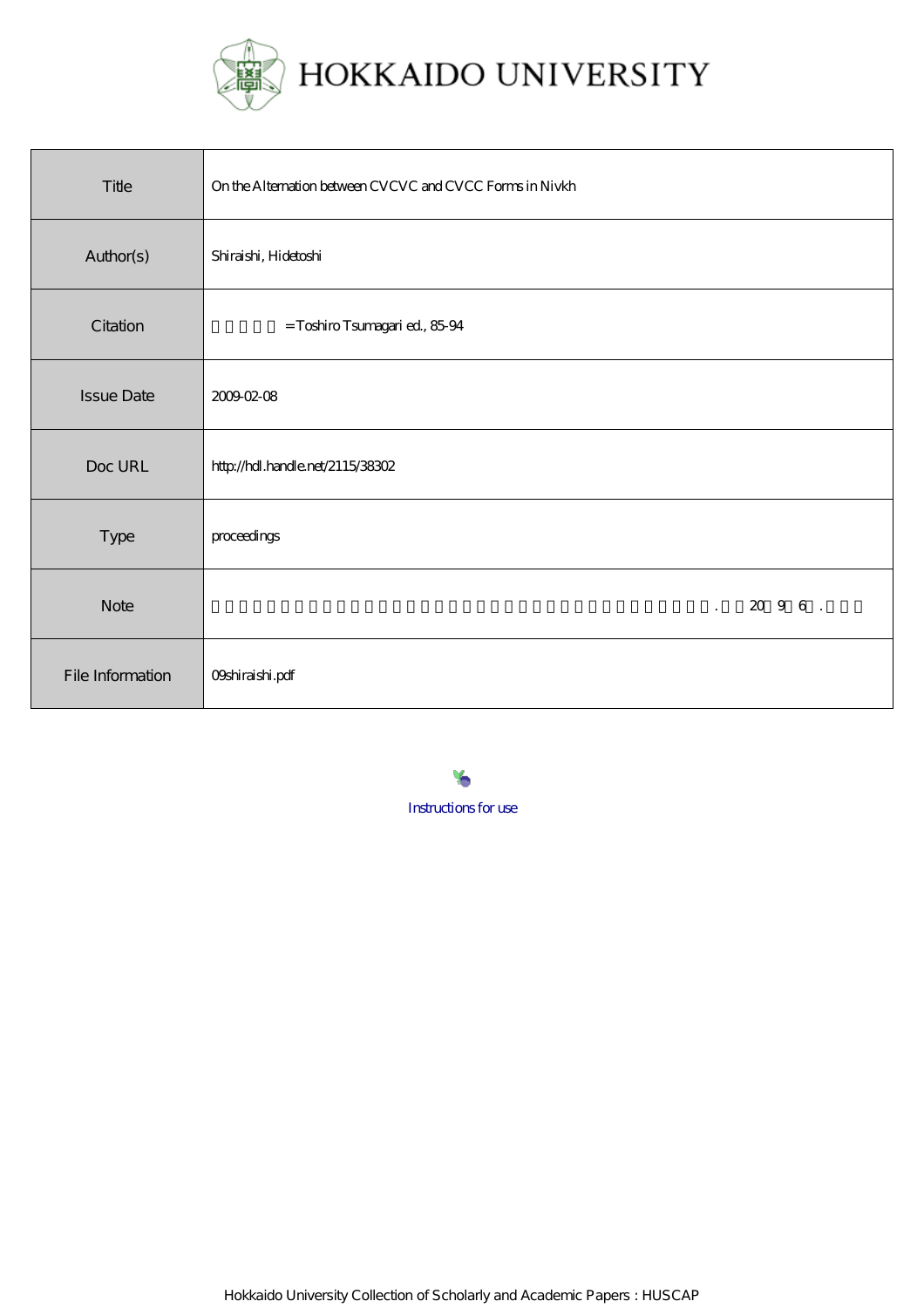## **On the Alternation between CVCVC and CVCC Forms in Nivkh**

Hidetoshi SHIRAISHI (Sapporo Gakuin University)

#### **1. Introduction**

 $\overline{a}$ 

A domain (word) final consonant often behaves differently from a domain-internal (syllable) final consonant (Hayes 1982, 1995, Harris 1994, Piggott 1999, etc.). This is exemplified, for instance in Estonian in which a medial CVC patterns with CVV in attracting (secondary) stress (*valusattele*, *varaseimattele*) whereas a final CVC fails to do so (*lulettai* but *palaval*) (Prince 1980, Hayes 1995: 316–329, data from Hint 1973). Thus in this language "[a] word-final CVC is treated as CV and thus counts as light" (Hayes 1995: 317). Another example comes from the phonotactics of English. In English, there is a strong ban on the appearance of a second consonant in a post-nuclear position word-medially (Borowsky 1986: 189, 208, Clements 1990: 301). Exceptions are either foreign (*Salz.burg*) or archaic remnants of compounds (*Charles.ton*), or words which contain multiply linked segments (a homorganic nasal/liquid+obstruent sequence like *pump.kin*). In contrast, there is no such restriction word-finally: *harp, elk, golf, task, prince, apt*, etc. Accordingly, a syllabification which assigns a coda status to both word-medial and word-final consonants fails to account for the observed asymmetry. As Harris (1994: 72) notes, "The failure of consonants in absolute word-final position to demonstrate coda-like behaviour has led many phonologists to the conclusion that they are not integrated into the preceding rhyme."<sup>1</sup> But if a word-final consonant does not belong to a preceding rhyme, the question remains as to where it belongs to.

There are two hypotheses in the literature on the prosodic status of a word-final consonant. On one hypothesis, a word-final consonant may lie outside the domain of syllabification (extra-syllabic or extra-prosodic) and therefore it is invisible to phonotactic restrictions or weight distinctions (Harris 1983, Hayes 1985, 1995, Goldsmith 1990: 107–108, Spaelti 1994, etc.). An alternative hypothesis assigns it to the onset position of a degenerate syllable, i.e. a syllable with an empty nucleus (Giegerich 1985, Borowsky 1986, McCarthy and Prince 1988, Kaye 1990, Harris 1994, etc.). Being part of an onset, it is expected that such a consonant does not contribute to syllabic weight since it no longer belongs to the rhyme. The structural assumptions of the two hypotheses are illustrated below.

<sup>1</sup> "…the prevailing wisdom is that English final consonants are not codas." (Piggott 1999: 144)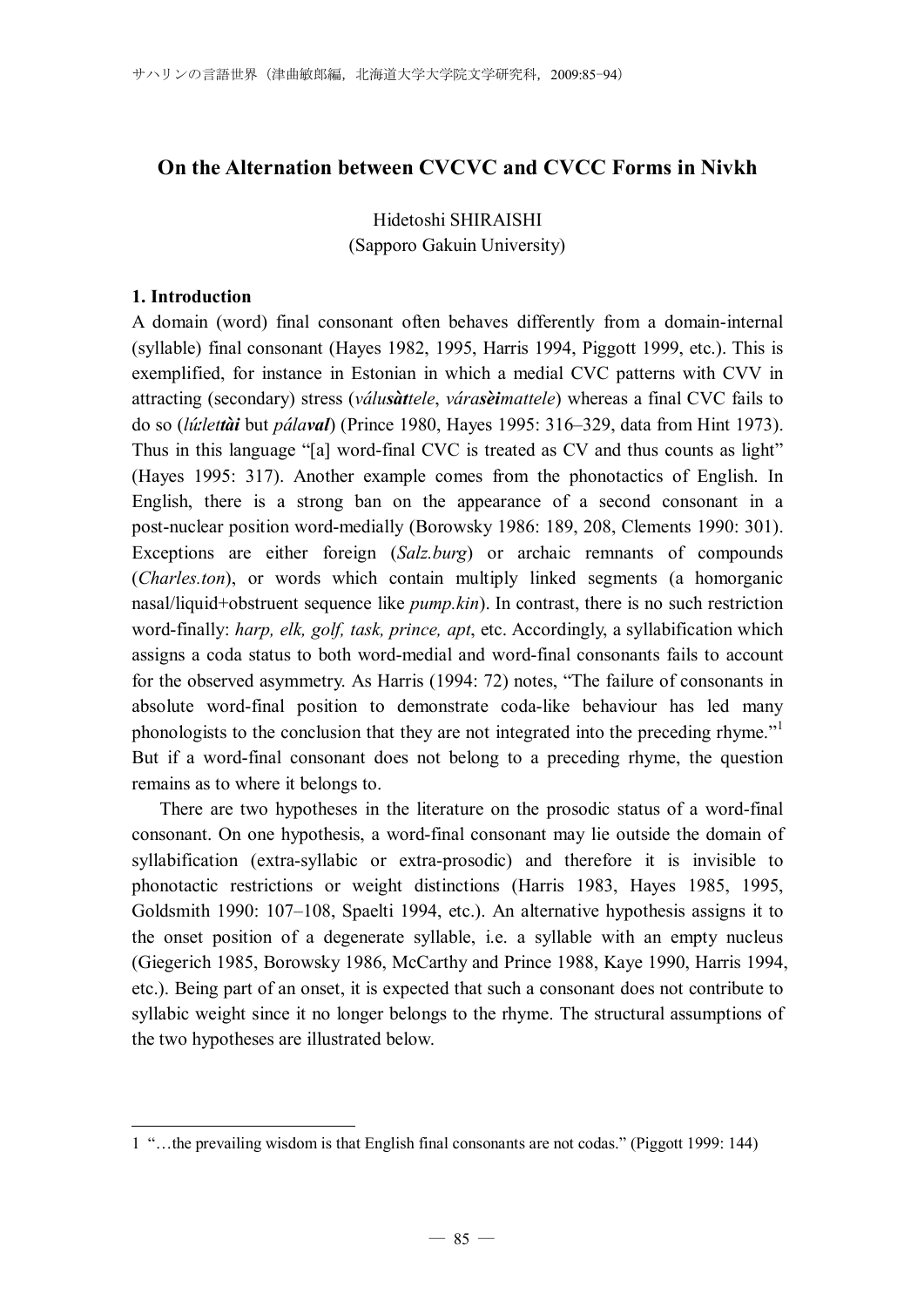



The aim of this paper is to provide material from Nivkh (isolated, Russia) that bears on the issue of the status of word-final consonants.

# **2. The data<sup>2</sup>**

This section sets out the phonology of the Amur dialect of Nivkh with special emphasis on the structure of roots. The consonant and vowel inventories of this dialect are displayed in (2) and (3), respectively (see Shiraishi 2006 for details).

| $\sim$ $\sim$ |        |      |             |      |               |         |                |             |              |      |                           |
|---------------|--------|------|-------------|------|---------------|---------|----------------|-------------|--------------|------|---------------------------|
|               | labial |      | alveolar    |      | (alveolo)-    |         | velar          |             | uvular       |      | laryngeal                 |
|               |        |      |             |      | palatal       |         |                |             |              |      |                           |
|               | fort.  | len. | fort.       | len. | fort.         | len.    | fort.          | len.        | fort.        | len. |                           |
| plosives      | $p^h$  | p    | $t^h$       | t    | $tf^h$        | $t\int$ | k <sup>h</sup> | $\mathbf k$ | $q^h$        | q    |                           |
| fricatives    | ф      | β    | S           | z    |               |         | X              | Y           | $\pmb{\chi}$ | R    | $\boldsymbol{\mathrm{h}}$ |
| nasals        | m      |      | $\mathbf n$ |      | $\mathfrak n$ |         | ŋ              |             |              |      |                           |
| lateral       |        |      |             |      |               |         |                |             |              |      |                           |
| trills        |        |      | ŗ           | r    |               |         |                |             |              |      |                           |
| glide         |        |      |             |      |               |         |                |             |              |      |                           |

(2) Consonants

 $(3)$  Vowels: i, u, i, e, o, a

Monosyllabic roots prevail in the Nivkh lexicon. Clusters may arise up to two in root-initial position and up to three in root-final position.

(4) (C)V : *e* 'comb', *ma* 'dried fish', *ki* 'footwear' (C)VC : *put* 'kelp', *oq* 'coat'  $CCV(C): k<sup>h</sup>sa 'skewer', *mra*'crime, sin',  $k<sup>h</sup>nix$ 'peninsula'$ (C)VCC : *tmk* 'hand', *hon* 'spring', *hatx* 'cover', *tos* 'pine cone', *hisk* 'stinging nettle'

 $\overline{a}$ 2 The examples of the Amur dialect of Nivkh are from the following literature: Savel'eva and Taksami (1970), Pukhta (2002) and Shiraishi and Lok (2002, 2003, 2004, 2007, 2008).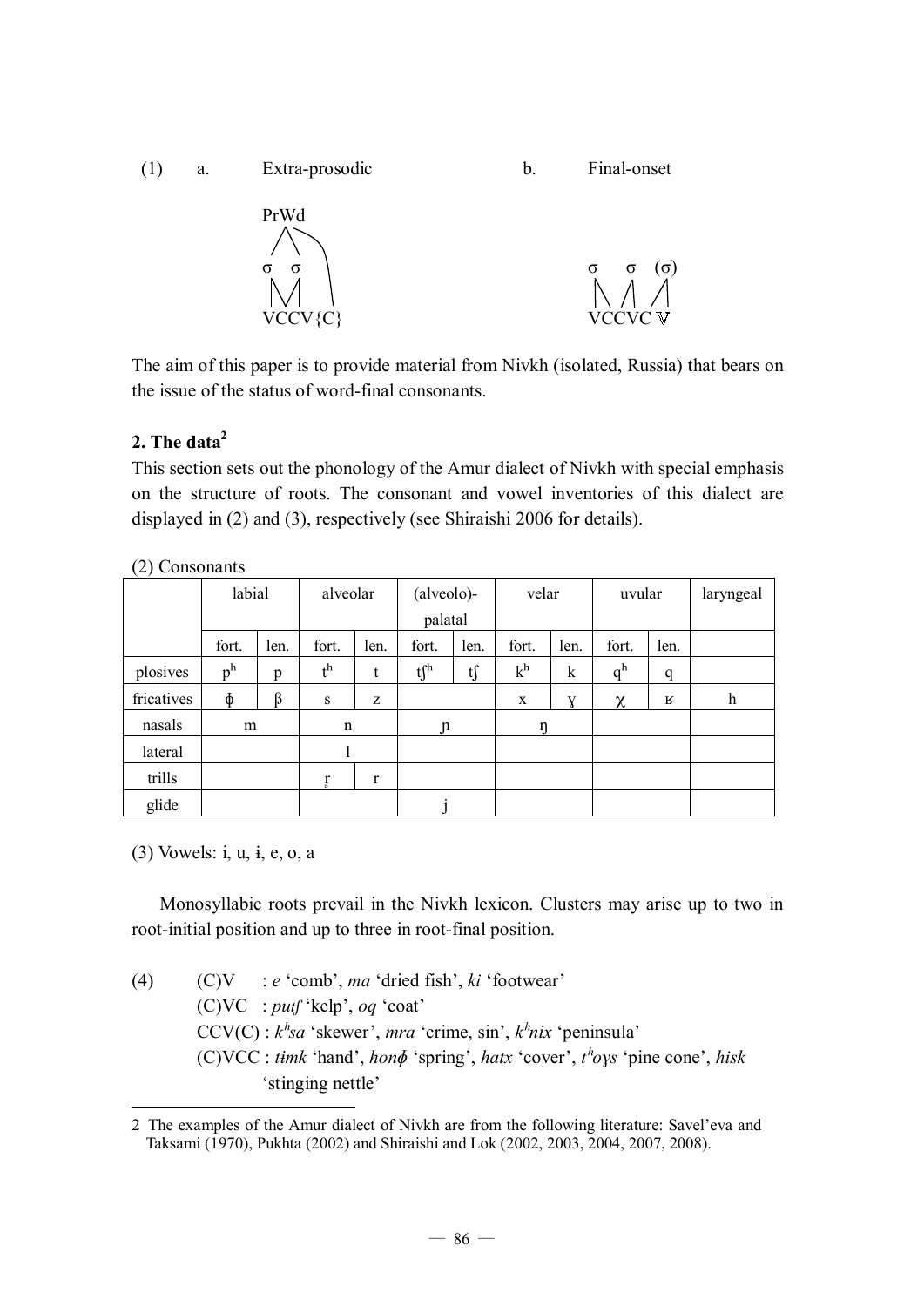(C)VCCC: *hontk* 'sack'

Polysyllabic roots are confined to disyllabic ones.

(5) Disyllabic roots

(C)VCV : *taqo* 'knife', *li* 'salmon' (C)VCCV : *qoyya* 'nettle', *umgu* 'woman' *uski* 'corridor', *yarma*-<sup>3</sup> 'wait',  $k^h$ *imli*- 'think', *ayri* 'spit' (C)VCVC: See below. (C)VCCVC: See below.

Disyllabic roots which end in a consonant are fewer than those which end in a vowel. Some of them are loanwords. 4

| (C)VCVC         |           |                           |
|-----------------|-----------|---------------------------|
| $a. \beta$ ißus | 'belt'    |                           |
| b. tikin        | 'nail'    |                           |
| c. kikun        | 'owl'     |                           |
| d. arak         | 'alcohol' | Uilta <sup>5</sup> arakki |
| e. peres        | 'pepper'  | Russian perets            |
| f. karel        | 'Korean'  | Evenki korej <sup>6</sup> |

(7) (C)VCCVC

 $(6)$ 

 $\overline{a}$ 

| a. k <del>i</del> ml <del>i</del> x | $^{\circ}$ fin' |                 |
|-------------------------------------|-----------------|-----------------|
| b. pirnir                           | 'Amur carp'     |                 |
| c. t <sup>h</sup> itnis             | 'roof'          |                 |
| d. kalbas                           | 'sausage'       | Russian kolbasa |
| e. orbot                            | 'work'          | Russian rabota  |
| f. olyon                            | 'pig'           | Uilta orgee     |
| g. qondal                           | 'fetters'       | Russian kandaly |

Some of the consonant-final disyllabic roots have a monosyllabic variant. The two forms appear in free variation but the monosyllabic one seems to be preferred in

<sup>3</sup> A final hyphen indicates verbal morphology which is omitted in the examples.

<sup>4</sup> It is not my intention to show that Nivkh borrowed these words directly from the listed Tungusic languages. Rather, these examples should be regarded as mere illustrations of analogous forms of which the direction of borrowing is presumably from Tungusic to Nivkh.

<sup>5</sup> The Tungusic forms (Evenki, Nanai, Udehe) are from Tsintsius et al. (1975, 1977) with the exception of Uilta, which is from Ikegami (1997).

<sup>6</sup> I owe this example to Dr. Aleksandr Mikhailovich Pevnov.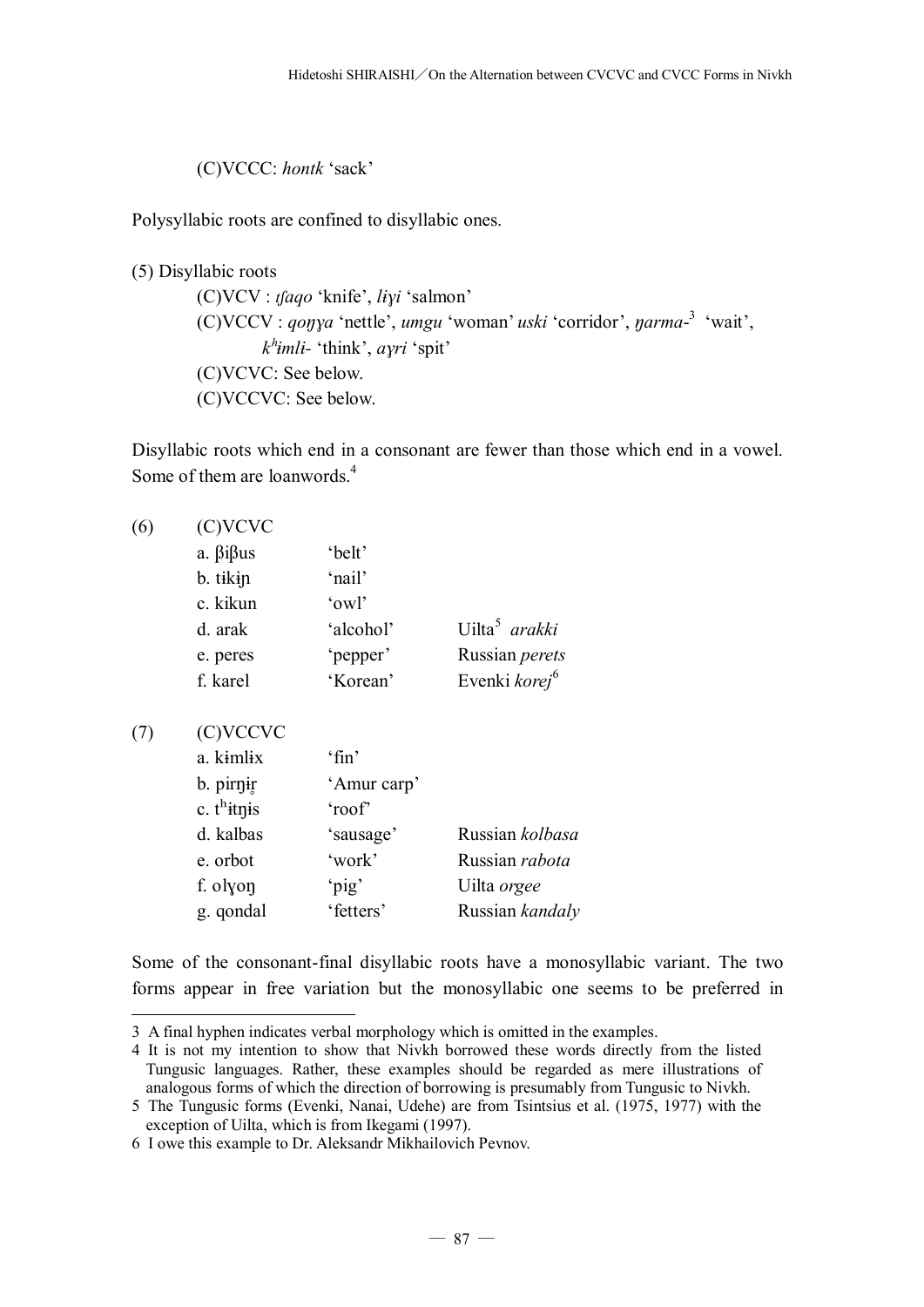colloquial speech.<sup>7</sup>

| (8) | a. nayis~nays                 | ʻwall'             | b. nonoq $\sim$ nonq                                        | 'puppy'         |
|-----|-------------------------------|--------------------|-------------------------------------------------------------|-----------------|
|     | c. $\sigma$ ron $\sim$ orn    | 'wooden bowl'      | d. mamas $\sim$ mams                                        | 'wooden pestle' |
|     | e. a $\beta$ yas~a $\beta$ ys | 'glue'             | f. t <sup>h</sup> oy $\beta$ as~t <sup>h</sup> oy $\beta$ s | 'censer'        |
|     | g. unvir $\sim$ unvr          | `star <sup>?</sup> | h. ornar $\sim$ orn $r$                                     | 'Uilta'         |
|     | i. kilmir~kilmr               | 'plank'            | j. amraq~amrq                                               | 'louse'         |

The alternation between the monosyllabic  $(C)V(C)CC$  and disyllabic  $(C)VC(C)VC$  can be observed elsewhere in the (morpho-) phonology of Nivkh. For instance, in some cases a CVCVC form in the source language is adapted to Nivkh as CVCC.

| (9) | a.             | sizm | 'Japanese' | Ainu sisam   |
|-----|----------------|------|------------|--------------|
|     |                | lams | east wind' | Evenki lamus |
|     | $\mathbf{c}$ . | naqr | 'snow'     | Nanai nekere |

Similarly, when a third person singular pronominal clitic *i-*/*e-* attaches to a case marking suffix of the form CVC, the latter truncates to CC.

| (10) | e-ro $\chi$ > e-r $\chi$ (3 <sup>rd</sup> pers. SG-allative) | 'to him/her/it'   |
|------|--------------------------------------------------------------|-------------------|
|      | i-yir > i-yr $(3^{rd}$ pers. SG-instrumental)                | 'with him/her/it' |

Finally, there are dialectal variations which exhibit a similar pattern of truncation.

| (11) |             | Amur dialect | Sakhalin dialect <sup>8</sup> |                  |
|------|-------------|--------------|-------------------------------|------------------|
|      | a.          | itik         | itk                           | 'father'         |
|      | $b_{\cdot}$ | innik        | ink                           | 'food'           |
|      | C.          | nanak        | nang                          | 'elder sister'   |
|      |             | fitis        | fitfr                         | 'blanket, quilt' |

As evidenced by the examples above, the alternation between  $(C)V(C)CC$  and (C)VC(C)VC is a widely observed phenomenon in the Nivkh phonology. Note that of these two forms, the monosyllabic one is preferred over the disyllabic one, as the adaptation pattern in loan phonology and the morphophonological truncation patterns tell. The question is why this should be the case. What is the reason of the preference of (C)V(C)CC over (C)VC(C)VC?

 $\overline{a}$ 

<sup>7</sup> Since the quality of the deleting vowel is not predictable, I assume that it is not epenthetic but underlyingly present.

<sup>8</sup> These examples are taken from Tangiku (2008).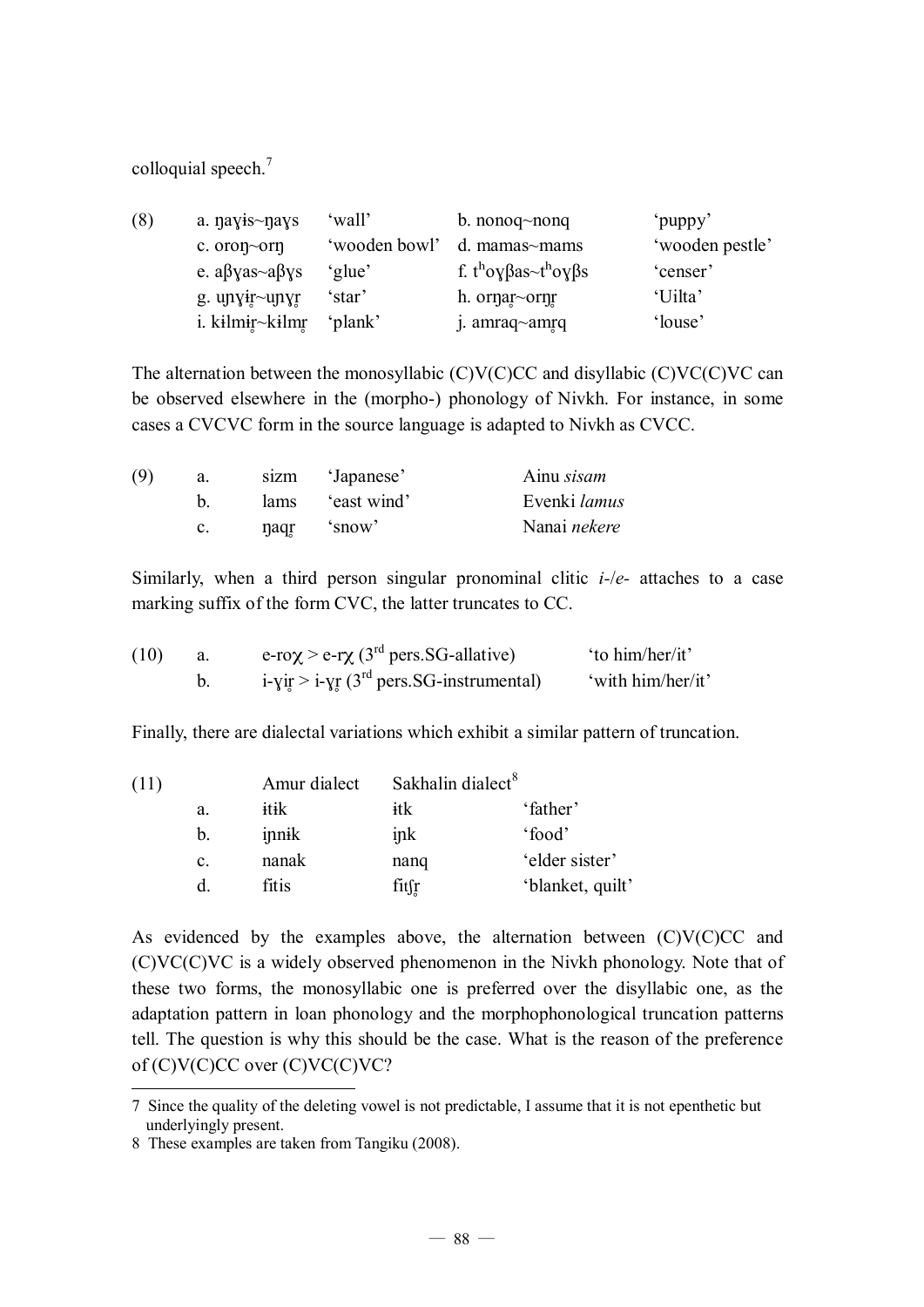## **3. Foot binarity as a driving force behind vowel truncation**

As demonstrated in section 2, a Nivkh root is maximally disyllabic. This restriction is imposed on loanwords as well. For instance, trisyllabic Russian forms are adapted to Nivkh as disyllabic by the truncation of a final vowel.

| a. kalbas                   | 'sausage'       | Russian kolbasa        |
|-----------------------------|-----------------|------------------------|
| $b.$ lep $\overline{p}$ ork | 'roasted bread' | Russian lepioshka      |
| c. putilk                   | 'bottle'        | Russian butylka        |
| d. balnits~bolnits $9$      | 'hospital'      | Russian bol'nitsa      |
| e. polgod                   | 'half a year'   | Russian <i>polgoda</i> |
|                             |                 |                        |

According to Paradis and Beland (2004), such a shortening in loanword adaptation appears typically in languages which impose a metrical constraint on the maximal length of words.<sup>10</sup> The examples in  $(12)$  reveal that loan phonology of Nivkh restricts the number of syllables per root to two. This restriction can be deduced from a general constraint on the canonical prosodic shape of a phonological constituent namely, Foot binarity.

(13) Foot binarity (McCarthy and Prince 1993: 569) A foot must be bimoraic or disyllabic.

While the forms in (12) obey Foot binarity, they are still disyllabic and therefore at odds with the Nivkh preference for CVCC forms. Note, however, that they are all recent borrowings from Russian. In contrast, loanwords which exhibit truncation to a monosyllabic form (9) are borrowed from Ainu or Tungusic. These are languages which have been in contact with Nivkh for a longer time than Russian. Accordingly, the difference in the adaptation pattern might be due to different historical stages in which loanword adaptation took place. Presumably, loanwords from Ainu or Tungusic are old borrowings and therefore they are more nativized than those from Russian. Such an asymmetry in the phonological behavior between more and less nativized loanwords is well-documented cross-linguistically. Ito and Mester (1995) propose to account for such an asymmetry in the core–periphery model of the lexicon (see also Paradis and Lebel 1994). According to this model, lexical items which are closer to the native items are subject to stricter phonological restrictions than those which are

 $\overline{a}$ 9 The form *bolnits* may be a case of spelling-pronounciation, as is pointed out to me by Prof. Toshiro Tsumagari.

<sup>10</sup> Paradis and Beland (2004) report Moroccan Arabic and Gere (a Kru language spoken in Ivory Coast) as such languages.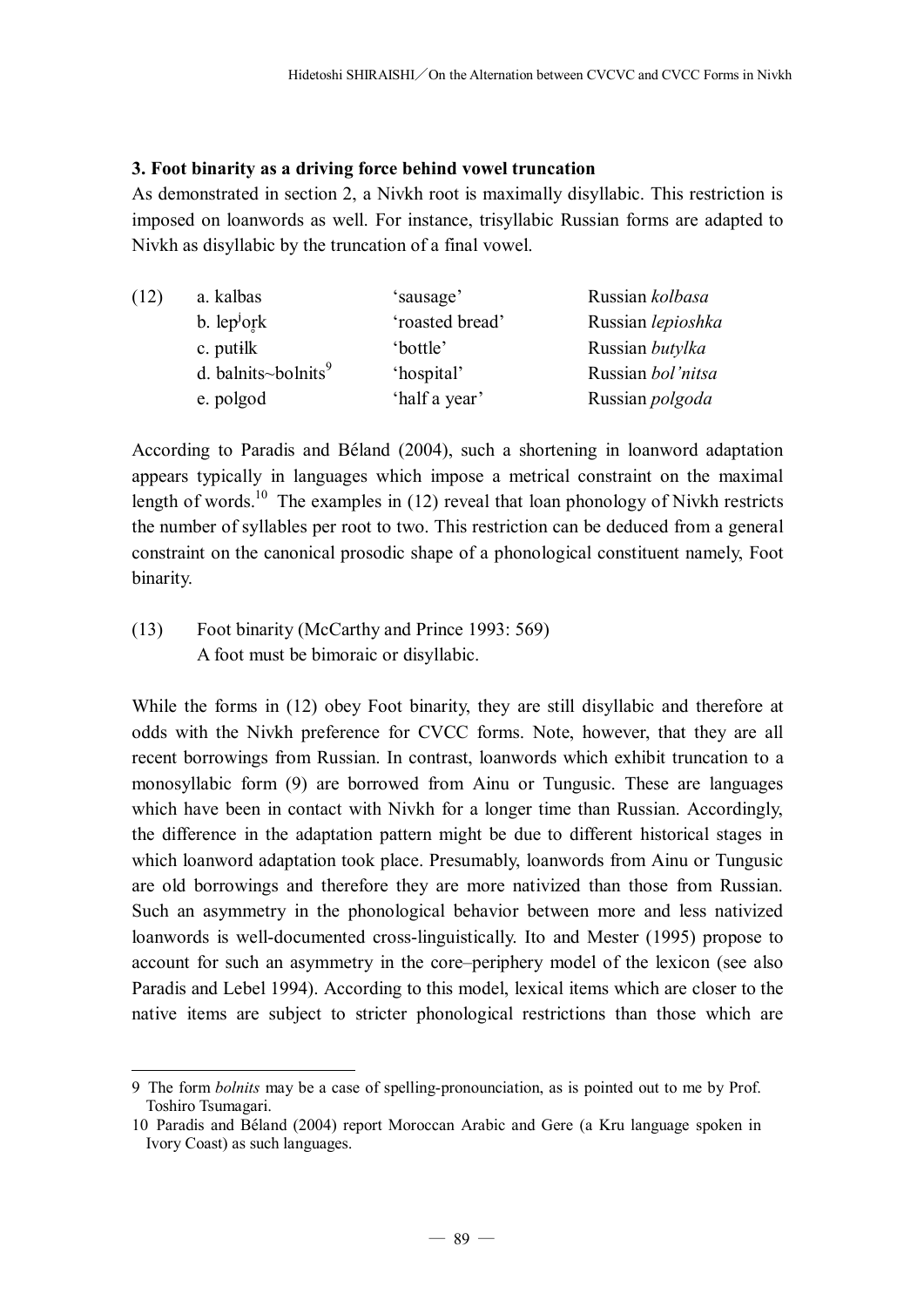located at the periphery of the lexicon.<sup>11</sup> The difference in the adaptation pattern of (9) and (12) is in suit with this prediction; recent borrowings from Russian exhibit a structure (CVCVC) which is not allowed in loanwords from Ainu or Tungusic.<sup>12</sup>

The restriction on CVCVC, which is observed in the native vocabulary and nativized loanwords follows if we assume that a domain (root) final consonant is followed by an empty nucleus, along the assumptions of the final-onset view. The postulation of such an empty nucleus makes consonant-final disyllabic forms trisyllabic in violation of Foot binarity. In order to circumvent this violation, the vowel in the weak member of the foot is deleted.



I assume that this final empty nucleus is not visible to metrical computation in recent loanwords from Russian. In such words only nuclei with a melodic content count. This assumption explains why in the forms in (12) CVCVC is allowed but not CVCVCV.

## **4. Support of the final-onset view: No (C)VVC**

 $\overline{a}$ 

Nivkh has forms which contain a diphthong (all falling): *u* 'voice', *ki* 'sail', *iu* 'duck' etc. In most such forms, the syllable containing a dipthong may not be closed by a consonant. Exceptions are few: *huik* 'sea trout', *hik* 'hare', *ius* 'pike'. Again, many such (C)VVC forms are loanwords.

| (15) | maut | 'harness'           | Uilta <i>maatu</i> |
|------|------|---------------------|--------------------|
|      | ais  | 'gold'              | Uilta <i>aisi</i>  |
|      | tius | copper <sup>'</sup> | Udehe teusi        |

Following the discussion so far, the reason for the ban on (C)VVC should be obvious; the final consonant is followed by an empty nucleus with which it forms a degenerate syllable. Again, this constitutes a violation of Foot binarity.

<sup>11</sup> "…the less nativized an item, the more it is exempt from lexical constraints, i.e., the more it is located toward the periphery, falling outside of various constraint domains." (Ito and Mester 1995: 824)

<sup>12</sup> "…a stratum like Foreign in Japanese is not a homogeneous class of lexical items, all behaving alike with respect to phonological alternations and constraints, but rather covers a whole range of items at different stages of nativization, from the almost fully assimilated to the barely integrated." (Ito and Mester 1995: 821)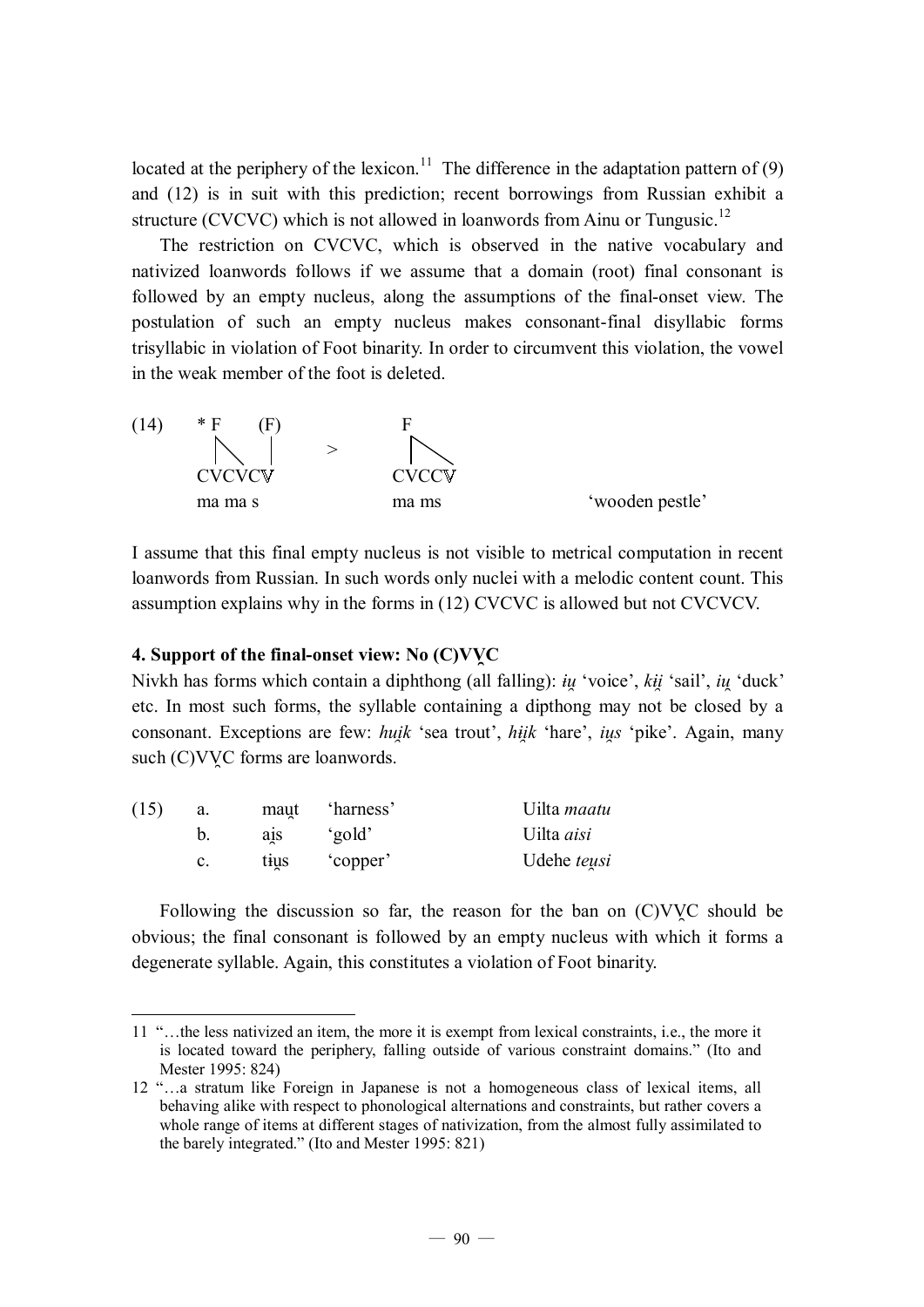(16) 
$$
* F (F)
$$
  

$$
(\text{C}) \text{V} \text{V} \text{C} \text{V}
$$

#### **5. Summary**

In this paper I discussed the prosodic status of a word-final consonant in light of phonological phenomena from the Amur dialect of Nivkh. In particular, I showed that Nivkh exhibits a tendency to shorten CVCVC forms to CVCC. An apparently related tendency in the Nivkh lexicon is the scarcity of CVVC forms. While at first glance it is unclear why CVCVC and CVVC are disfavored, I argued that we can make these forms violate Foot binarity, if we postulate an empty nucleus after a domain-final consonant alongside the final-onset view. The alternative view, which regards a domain-final consonant as being extra-prosodic fails to capture this generalization. In order to account for the marked status of both CVCVC and CVVC, the extra-prosodic view would have to stipulate that extra-prosodicity is allowed in monomoraic forms (CVC or CVCC) but not in bimoraic forms (CVCVC or CVVC). Such a stipulation, however, cannot be phonologically motivated and it is therefore totally descriptive. For this reason, I conclude that the final-onset view is superior to the extra-prosodic view in accounting for the observed data.

#### **Acknowledgements**

I would like to thank the contributions of Kuniya Nasukawa, Aleksandr Mikhailovich Pevnov, Kan Sasaki, Itsuji Tangiku, Jeroen van de Weijer and the audience of the phonology project meeting at Kanazawa (August 2008), the Sakhalin Symposium at Sapporo (September 2008) and the  $137<sup>th</sup>$  Meeting of the Linguistic Society of Japan at Kanazawa (November 2008). Naturally, I am solely responsible for the discussions in this paper. In addition, I acknowledge the support of the following grants: Japan Society for the Promotion of Science grant-in-aid for scientific research (2007–2010) category B, project no. 19401020 (project leader: Prof. Megumi Kurebito of the Toyama University), Japan Society for the Promotion of Science grant-in-aid for scientific research (2008–2011) category A, project no. 20242010 (project leader: Prof. Shosuke Haraguchi of the Meikai University), Sapporo Gakuin University research support grant no. SGU–S07–205009–06 (2007) and no. SGU–S08–205009–03 (2008).

#### **References**

Borowsky, Toni (1986) *Topics in the lexical phonology of English*. Ph.D.thesis, University of Massachusetts at Amherst.

Clements, G.N. (1990) The role of the sonority cycle in core syllabification. In: John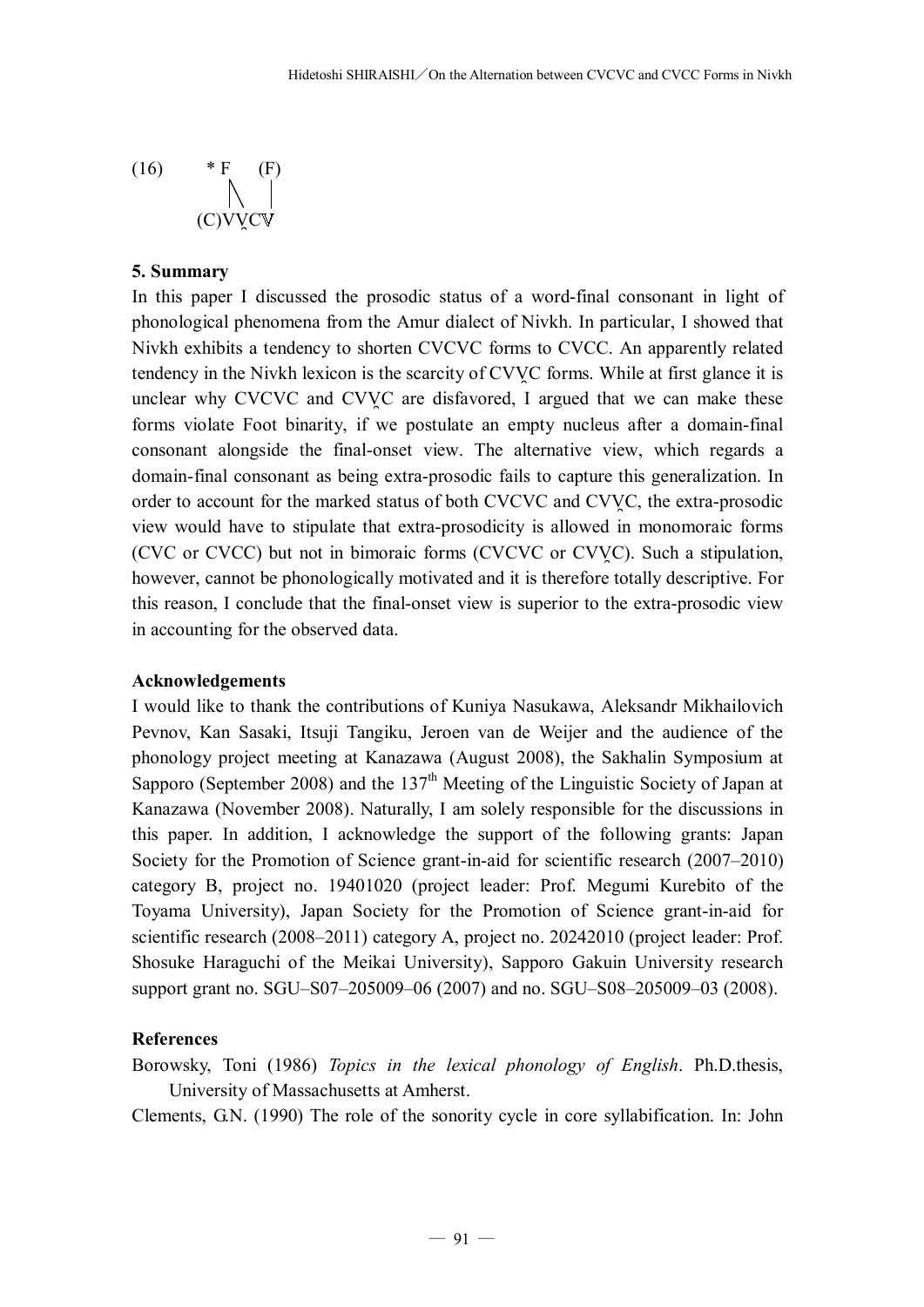Kingston and Mary Beckman (eds.), *Papers in laboratory phonology I: between the grammar and physics of speech*. Cambridge: Cambridge University Press.

- Giegerich, Heinz (1985) *Metrical phonology and phonological structure*. Cambridge: Cambridge University Press.
- Goldsmith, John (1990) *Autosegmental and metrical phonology*. Oxford: Blackwell.
- Harris, James (1983) *Syllable structure and stress in Spanish*. Cambridge, Massachusetts: MIT Press.
- Harris, John (1994) *English sound structure*. Oxford: Blackwell.
- Hayes, Bruce (1982) Extrametricality and English stress. *Linguistic Inquiry* 13, 227–276.
- Hayes, Bruce (1985) Iambic and trochaic rhythm in stress rules. In: M.Niepokuj et al. (eds.) *Proceedings of the Berkeley Linguistics Society* 13, 429–446.
- Hayes, Bruce (1995) *Metrical stress theory: principles and case studies*. Chicago: University of Chicago Press.
- Hint, Mati (1973) *Esti Keele Sonafonoloogia* I. Talinn: Eesti NSV Teaduste Akadeemia
- Ikegami, Jiro (1997) *A dictionary of the Uilta language spoken on Sakhalin*. Sapporo: Hokkaido University Press.
- Ito, Junko and Armin Mester (1995) Japanese phonology. In: John Goldsmith (ed.) *The handbook of phonological theory*, 817–838. Cambridge: Blackwell.
- Kaye, Jonathan (1990) 'Coda' licensing. *Phonology* 7, 301–330.
- McCarthy, John and Alan Prince (1988) Prosodic morphology and templatic morphology. In: Mushira Eid and John McCarthy (eds.), *Perspectives on Arabic linguistics II: papers from the second annual symposium on Arabic linguistics*, 1–54. Amsterdam: John Benjamins.
- McCarthy, John and Alan Prince (1993) Generalized alignment. In: Geert Booij and Jaap van Marle (eds.) *Yearbook of Morphology 1993*, 79–153 Dordrecht: Kluwer Academic Publishers.
- Paradis, Carole and Renée Béland (2004) Syllabic constraints and constraint conflicts in loanword adaptations, aphasic speech, and children's errors. In: Jacques Durand and Bernard Laks (eds.) *Phonetics, Phonology and Cognition*, 191–225. Oxford: Oxford University Press.
- Paradis, Carole and Caroline Lebel (1994) Contrasts from segmental parameter settings in loanwords: Core and periphery in Quebec French. In: Carrie Dyck (ed.) *Toronto Working Papers in Linguistics* 13. 75–94.
- Piggott, Glyne (1999) At the right edge of words. *The Linguistic Review* 16(2), 143–185.
- Prince, Alan (1980) A metrical theory for Estonian quantity. *Linguistic Inquiry* 11, 511–562.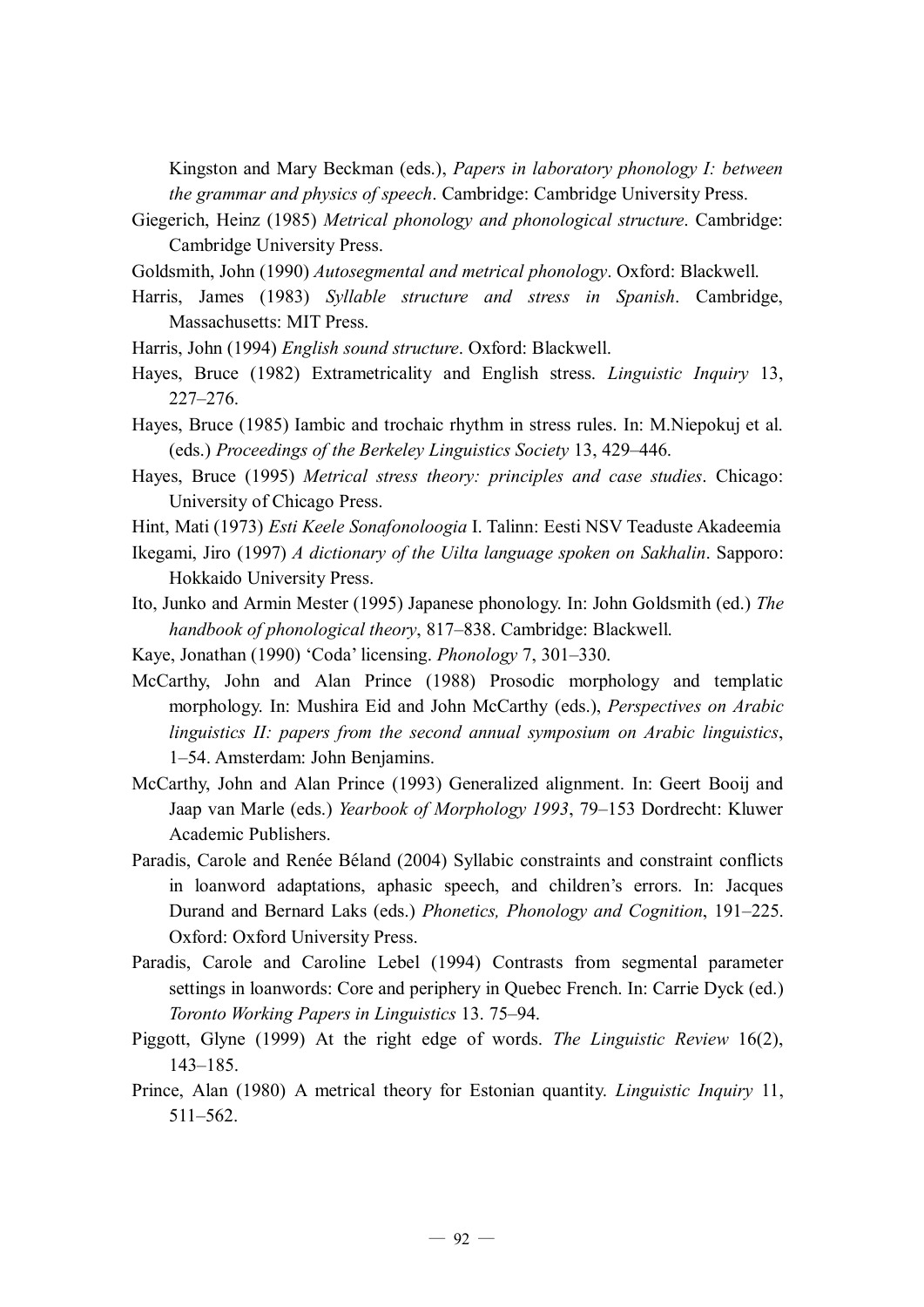- Pukhta, Marina (2002) *Nivkhsko–russkij razgovornik i tematicheskij slovar'*. Publication of the international project by the Japanese Ministry of Education: Endangered Languages of the Pacific Rim.
- Savel'eva, Valentina and Chuner Taksami (1970) *Nivkhsko–russkii slovar*. Moscow: Sovetskaia Enciklopediia.
- Shiraishi, Hidetoshi (2006) Topics in Nivkh phonology. Ph.D. thesis, University of Groningen.
- Shiraishi, Hidetoshi and Galina Lok (2002) *Sound materials of the Nivkh language 1: Folktales of V.F.Akiliak-Ivanova*. Publication of the international project by the Japanese Ministry of Education: Endangered Languages of the Pacific Rim.
- Shiraishi, Hidetoshi and Galina Lok (2003) *Sound materials of the Nivkh language 2: Songs and folktales of the Amur dialect*. Publication of the international project by the Japanese Ministry of Education: Endangered Languages of the Pacific Rim.
- Shiraishi, Hidetoshi and Galina Lok (2004) *Sound materials of the Nivkh language 3: Pygsk*. Publication of the international project by the Netherlands Organisation of Scientific Research (NWO): Voices from Tundra and Taiga.
- Shiraishi, Hidetoshi and Galina Lok (2007) *Sound materials of the Nivkh language 4: Leonid Ivanovich Iugain*. Ebetsu: Sapporo Gakuin University.
- Shiraishi, Hidetoshi and Galina Lok (2008) *Sound materials of the Nivkh language 5: Galina Fiodorovna Ialina*. Ebetsu: Sapporo Gakuin University.
- Spaelti, Philip (1994) Weak edges and final geminates in Swiss German. *Proceedings of NELS* 24, 573–588.
- Tangiku, Isuji (2008) *Basic vocabulary of the Sakhalin dialect of Nivkh language (Nogliki dialect)*. Tokyo: Institute of Languages and Cultures of Asia and Africa, Tokyo University of Foreign Studies.
- Tsintsius, Vera et al. (eds.) (1975) *Sravnitel'nyi slovar' tunguso–man'chzhurskikh iazykov, Materialy k etimologicheskomu slovariu* I. Leningrad: Nauka.
- Tsintsius, Vera et al. (eds.) (1977) *Sravnitel'nyi slovar' tunguso–man'chzhurskikh iazykov, Materialy k etimologicheskomu slovariu* II. Leningrad: Nauka.

ニヴフ語における CVCVC 語形と CVCC 語形の交替について

## 白 石 英 才 (札幌学院大学)

ニヴフ語の CVCVC 語形は自然発話においてしばしば第二母音が脱落し CVCC に縮約され る。CVCC 語形は地名や植物名、物品名などあらゆる語彙分野に豊富に存在することから